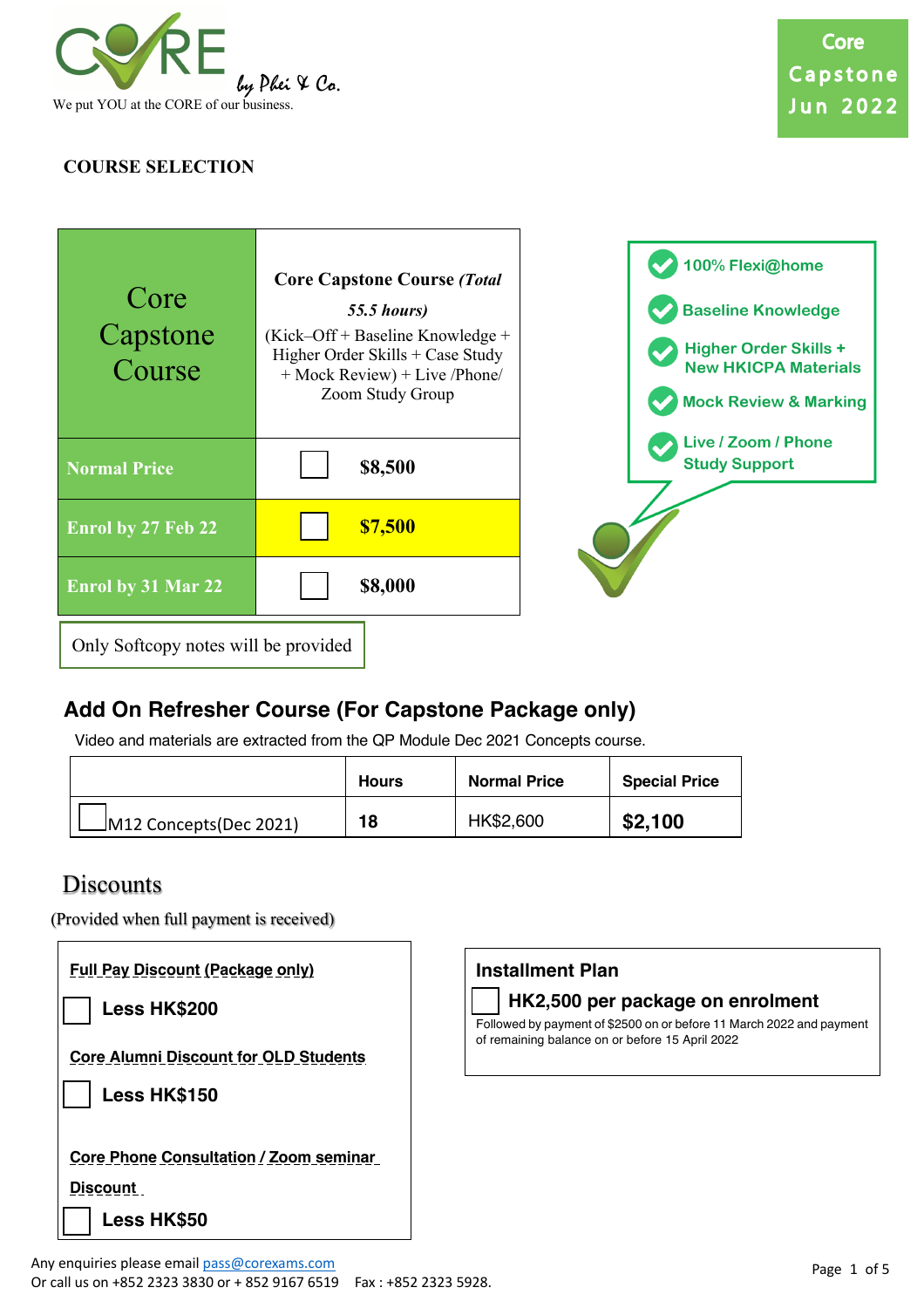

# Payment

| WE DO NOT ACCEPT CASH or CHEQUE                                                                          | Please enroll by email.                                                                                                                       |
|----------------------------------------------------------------------------------------------------------|-----------------------------------------------------------------------------------------------------------------------------------------------|
| <b>EPS</b><br>FPS (164510695)<br>Bank transfer<br>CORE by Phei & Co. Limited<br>848-407862-838<br>HSBC - | Step 1: Fill in this enrolment form and return<br>email to pass@corexams.com. Pleas<br>that you type your name in sections<br>your signature. |
| *Your enrolment will only be confirmed after we<br>have received your payment deposit slip.              | Step 2: Make your payment using one of the<br>specified.                                                                                      |
| Grand total payment: HK\$                                                                                | Step 3: We will issue you an enrolment con<br>when we have received the payment.                                                              |

# PERSONAL PARTICULARS

**New Student** 

Old Student No. *OLD STUDENT ONLY* 

to us by e ensure requiring

**How to enroll?**

- methods
- firmation

# **Opening hours for enquiries at 23233830/ WhatsApp 91676519:**

| Monday – Friday $10 \text{ am} - 10 \text{ pm}$ |                               |
|-------------------------------------------------|-------------------------------|
| Saturday                                        | $12 \text{ pm} - 7 \text{pm}$ |

Sunday 12 pm – 7pm

| Our Core Centre is NOT open for walk-in enrolments. |  |
|-----------------------------------------------------|--|
|-----------------------------------------------------|--|

|                        | (Mr / Mrs / Ms) Full Name (Same as HKID): Last | (姓)         | (名)<br>First<br><u> 1989 - John Stein, Amerikaansk politiker (</u>                |         |  |
|------------------------|------------------------------------------------|-------------|-----------------------------------------------------------------------------------|---------|--|
|                        |                                                |             | HKID Number (Please provide full HKID number) : _________________________________ |         |  |
|                        |                                                |             |                                                                                   |         |  |
|                        |                                                |             |                                                                                   |         |  |
| <b>OFFICE USE ONLY</b> |                                                |             |                                                                                   |         |  |
|                        | Date Amount Received                           | Receipt No. | Checked by                                                                        | Remarks |  |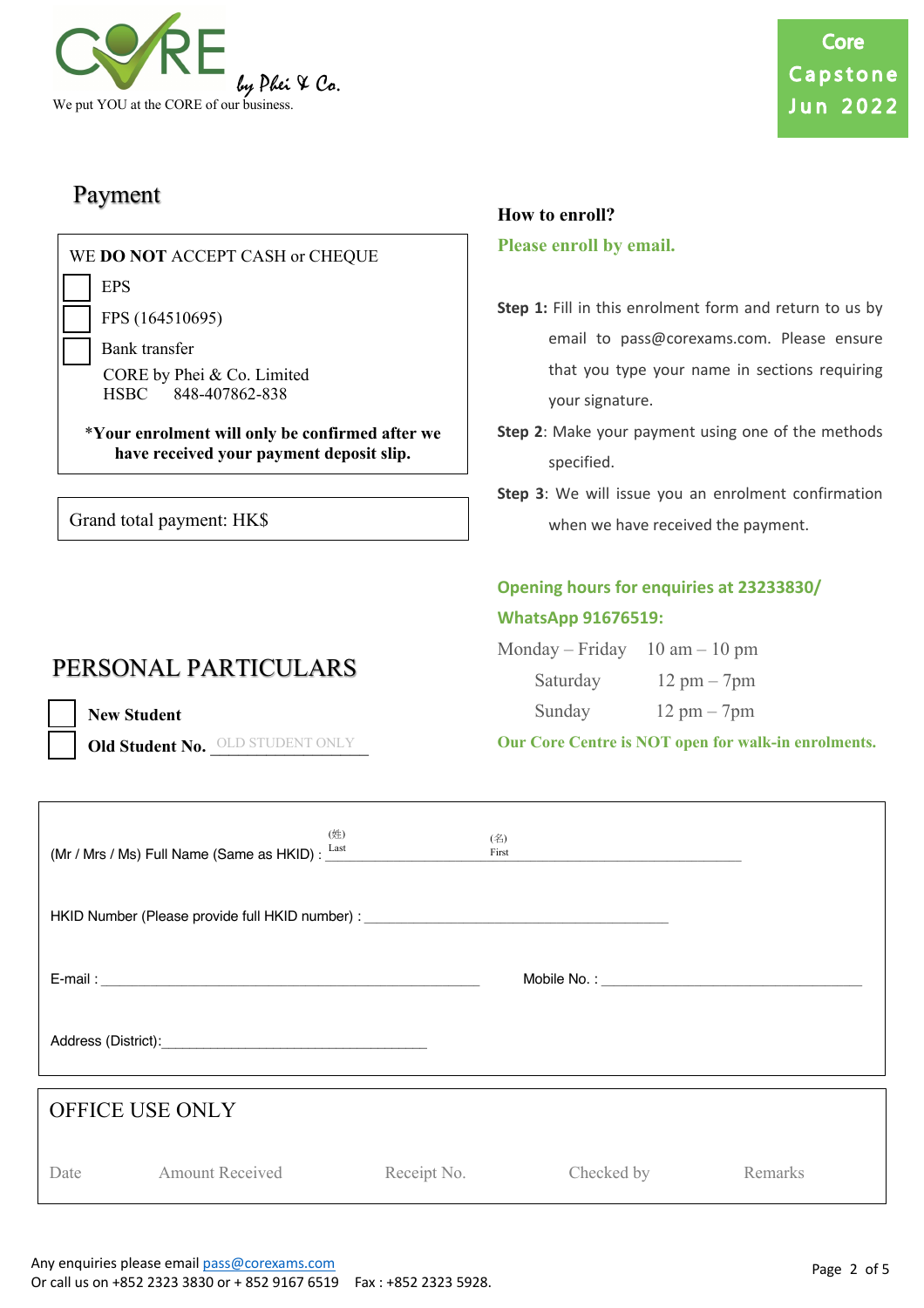

### Core General Terms and Conditions

- 1. CORE by Phei & Co. Ltd ("CORE") can only confirm a course enrolment after receiving the correct payment for the course in advance. Enrolment is also subject to availability of seats.
- 2. Once enrolled, fees are non-refundable and non- transferrable under any circumstances.
- 3. CORE will take all reasonable measures to ensure that each course is conducted by lecturer(s) specified in the course enrolment form for the respective courses. If due to unforeseen circumstances, CORE needs to change the course lecturer, students will be notified in advance. Students can either choose to continue the course with the new lecturer or to receive a refund on any outstanding sessions.
- 4. CORE reserves the right to cancel a course at any point before or during the course with a refund on any outstanding sessions.
- 5. CORE reserves the right to change the location of the training venue at any point before or during the course. Students will be notified of changes in venue through email.
- 6. CORE reserves the right to change the course schedule at any point before and during the course. Student will be notified in advance of any schedule changes. Last minute changes to course schedules may occur to unforeseen or emergency situations e.g. lecturer has called in sick. Such classes will be rescheduled to a later date and students will be notified as soon as these replacement classes have been arranged.
- 7. No compensation will be provided by CORE for cancellation, rescheduling or replacement of lecturers under any circumstances.
- 8. Arrangements for students who have missed class are set out on our website.
- 9. Students are not allowed to swap classes (e.g. students of Class 2 should not attend Class 1 sessions, and vice versa) without prior written consent from CORE. Realtime or Flexi students cannot attend Live Class session(s) and vice versa without prior written consent from CORE.
- 10. CORE reserves the right to conduct spot-checks at any point during a course to verify the identities of students attending the course. In such spot-checks, students will be required to show a proof of identity (only an original Hong Kong Identity Card or Passport will be accepted). Legal action will be taken on any persons caught attending a CORE course without a valid enrolment. Such persons will also be reported to relevant professional bodies such as the HKICPA. In addition, such persons will be required to pay the full course fees plus an administrative fee 50% of the full course fees.
- 11. Course materials will be distributed to students on the first session of each course. Students are required to show the official course confirmation slip and a proof of identity (only an original Hong Kong Identity Card or Passport will be accepted). Course material can only be collected by the person enrolled on the course. Course materials will not be released to persons collecting on behalf of a person enrolled on the course. Course materials will not be released after the end of the course.
- 12. The entire contents of all CORE courses are copyrighted under Hong Kong copyright laws. All CORE materials whether in printed, digital or downloadable format, are solely for student personal use and benefits, not for commercial use. Any other copying, redistribution, retransmission or publication of any materials, is strictly prohibited. You agree not to change or delete any proprietary notices from materials from CORE. You agree that you shall have no recourse against CORE for any alleged or actual infringement or misappropriation of any proprietary right in your communications to us.
- 13. The classes and products sold in the CORE courses are intended for personal use only. Sharing or resale of CORE materials and / or online access is prohibited. You will not share the username/ user ID and password given by CORE with anyone. CORE reserves all its right in the event of a violation of this policy, which may include immediate suspension of your course without refund and enforcement of CORE 's right under law and equity. CORE reserves the rights to report breach of our terms and conditions to relevant examination boards including the HKICPA, and to take legal action.
- 14. Unauthorised audio, video recording and/or still photography of any CORE courses without the express written consent of CORE is strictly prohibited.
- 15. CORE reserves the right to change the terms and conditions without notice. An up-to-date terms and conditions are available on our website www.corexams.com.
- 16. CORE reserves the right to stop any student who has violated any of the clauses in the Core General Terms and Conditions from attending any unattended CORE course sessions without refund.

#### Personal Data Privacy Policy

- 1. CORE collects your personal data for the purposes of registration, administration and marketing of our courses and seminars. Without collecting such data, we may not be able to provide you with our services. We may share your personal data with third party providers if such data is necessary for them to perform their services to CORE. You can request for us to stop sending you marketing information by emailing us at pass@corexams.com.
- 2. Unless there is prescribed consent (as defined under the Personal Data (Privacy) Ordinance) from you, the purpose of use of your personal data held by CORE as stated above will not be changed.
- 3. CORE will take appropriate measures to ensure that your personal data held by us is accurate. You have the right to access and correct your personal data held by CORE at small administrative fee. You may send such requests to CORE at pass@corexams.com.
- 4. CORE will take appropriate security measures to protect your personal data held by us.

### **I agree with CORE's Term and Conditions and Personal Data Privacy Policy.**

Signature : \_\_\_\_\_\_\_\_\_\_\_\_\_\_\_\_\_\_\_\_\_\_\_\_\_\_\_\_\_\_\_\_ Date : \_\_\_\_\_\_\_\_\_\_\_\_\_\_\_\_\_\_\_\_\_\_\_\_\_\_\_\_\_\_\_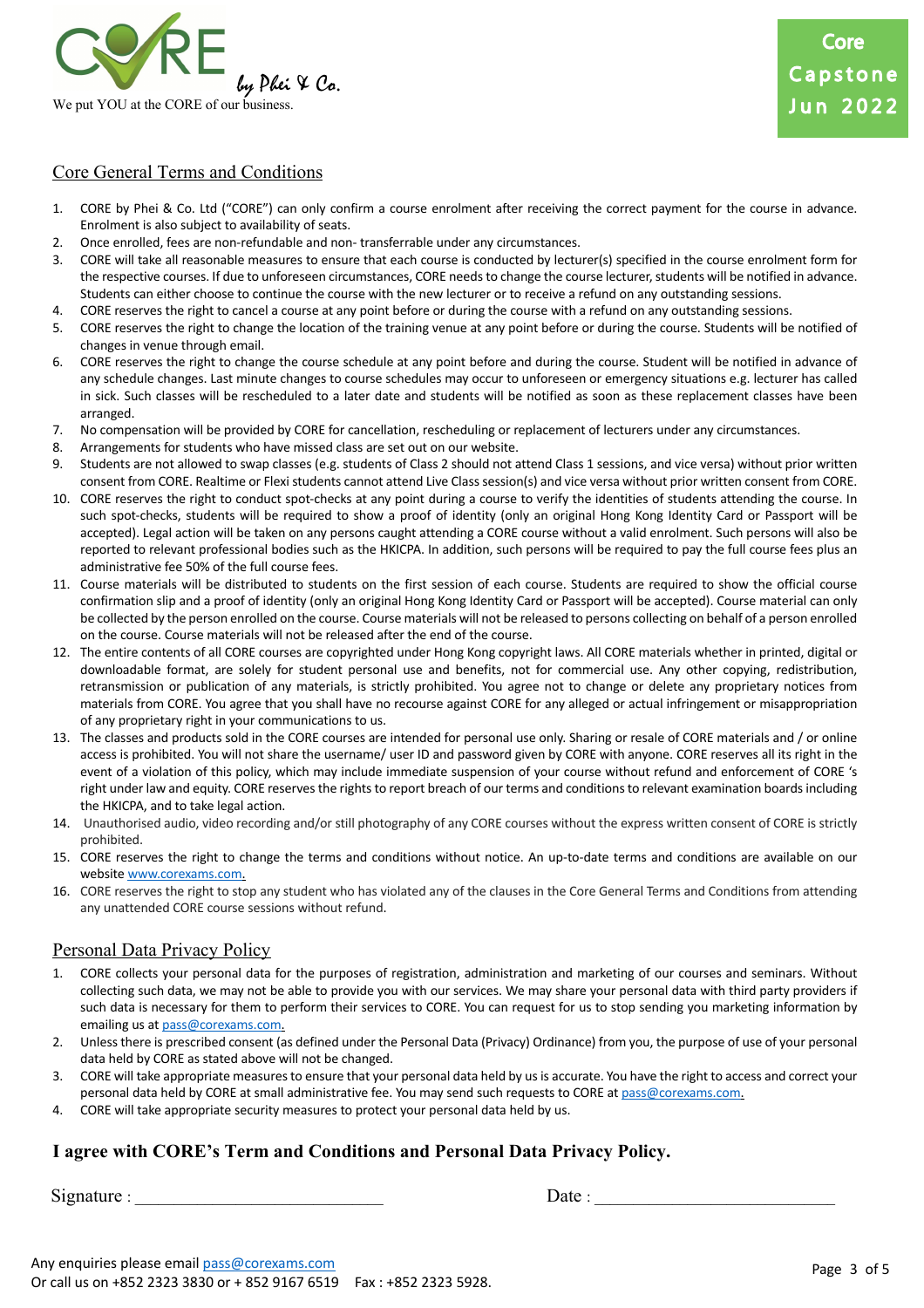

## **Capstone Schedule for Jun 2022 Cohort**

| <b>Session</b> | <b>Video</b><br><b>Release Date</b> | <b>Module</b>                        | <b>Lecturer</b>                                        |
|----------------|-------------------------------------|--------------------------------------|--------------------------------------------------------|
| $\mathbf{1}$   | Fri 11 Mar                          | Kick - off Session<br>(1.5 hrs)      | <b>Phei Koid</b><br><b>Dave Yang</b><br><b>KW Poon</b> |
| $\overline{2}$ | Fri 11 Mar                          | Baseline Knowledge 1 - M 13(2hrs)    | <b>Phei Koid</b>                                       |
| 3              | Thu 17 Mar                          | Baseline Knowledge 2 - M 12(3hrs)    | <b>Dave Yang</b>                                       |
| $\overline{4}$ | Fri 18 Mar                          | Baseline Knowledge 3 - M 11(3 hrs)   | <b>Phei Koid</b>                                       |
| 5              | Thu 24 Mar                          | Baseline Knowledge 4 - M 12(3hrs)    | <b>Dave Yang</b>                                       |
| 6              | Sun 27 Mar                          | Higher Order Skills 1 (3 hrs)        | <b>Phei Koid</b>                                       |
| $\overline{7}$ | Fri 1 Apr                           | Baseline Knowledge 5 - M 14(3hrs)    | <b>KW Poon</b>                                         |
| 8              | Tue 5 Apr                           | Baseline Knowledge 6 - M 13(2 hrs)   | <b>Phei Koid</b>                                       |
| 9              | Thu 7 Apr                           | Baseline Knowledge 7 - M 11(3 hrs)   | <b>Phei Koid</b>                                       |
| 10             | Sun 10 Apr                          | Higher Order Skills 2(3 hrs)         | <b>Phei Koid</b>                                       |
| 11             | Wed 13 Apr                          | Baseline Knowledge 8 - M 12(3 hrs)   | <b>Dave Yang</b>                                       |
| 12             | Fri 15 Apr                          | Case Study Practice 1 (3 hrs)        | <b>Phei Koid</b><br><b>Dave Yang</b><br><b>KW Poon</b> |
| 13             | Thu 21 Apr                          | Baseline Knowledge 10 - M 11(4 hrs)  | <b>Phei Koid</b>                                       |
| 14             | Thu 28 Apr                          | Baseline Knowledge 11 - M 14(3hrs)   | <b>KW Poon</b>                                         |
| 15             | Sun 1 May                           | Baseline Knowledge 12 - M 12(3 hrs)  | <b>Dave Yang</b>                                       |
| 16             | Mon 2 May                           | Higher Order Skills 3 (3 hrs.)       | <b>Phei Koid</b>                                       |
| 17             | Mon 9 May                           | Case Study Practice 2 (3 hrs)        | <b>Phei Koid</b><br><b>Dave Yang</b><br><b>KW Poon</b> |
| 18             | Mon 9 May                           | <b>Case Study Practice 3 (3 hrs)</b> | Phei Koid<br>Dave Yang<br><b>KW Poon</b>               |
| 19             | Fri 13 May                          | Mock Preseen released by email       | <b>Phei Koid</b><br>Dave Yang<br><b>KW Poon</b>        |
| 20             | Fri 20 May                          | <b>Mock Paper released by email</b>  | <b>Phei Koid</b><br>Dave Yang<br><b>KW Poon</b>        |
| 21             | Wed 25 May                          | Mock Review (4 hrs)                  | <b>Phei Koid</b><br>Dave Yang<br><b>KW Poon</b>        |

**Live / Zoom / Phone study support begins 1 week before exam date.**